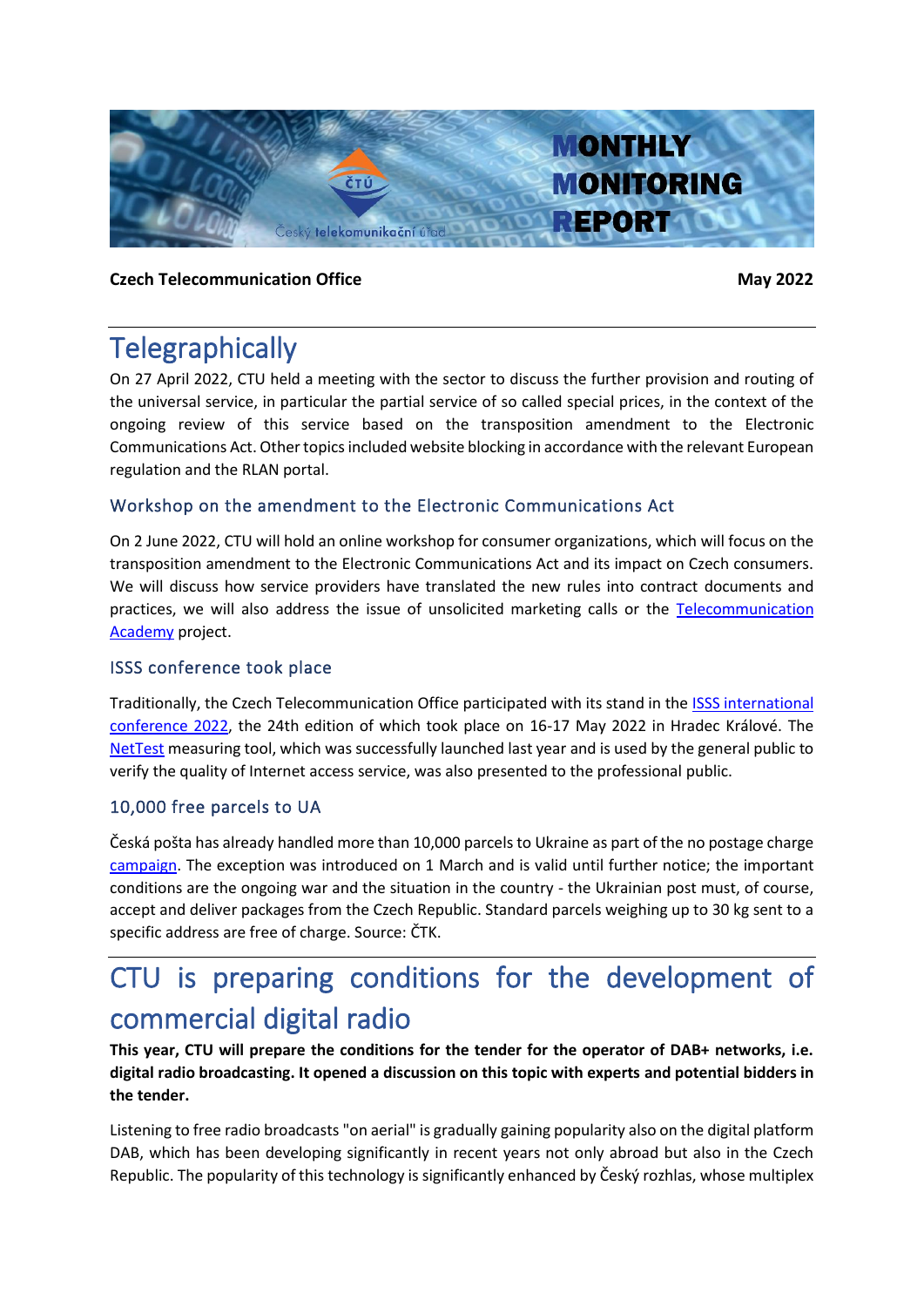coverage already exceeds 95% of the population. Along with the network of the public operator, the regional and local networks of private broadcasters are also developing successfully; especially in the last year, they have expanded the number of transmitters and thus the quality of coverage, bringing new radio stations to the airwaves. Currently, more than 50 stations are broadcasting in the Czech Republic via digital radio.

The Czech Telecommunication Office intends to use this growth potential to initiate steps towards the granting of block allocations of radio frequencies for the final commercial digital radio DAB networks. By granting long-term authorizations, potential transmitter operators will gain investment certainty for the long-term development and operation of their networks, and listeners will be able to enjoy new genres of popular radio.

### Operators and the state held a discussion at the round table

CTU convened a non-public roundtable discussion of experts in April 2022 to start the discussion on the terms of the tender. The invitation was accepted by representatives of existing broadcasters as well as frequency planning experts, analytical companies and representatives of the Ministry of Industry and Trade, the Ministry of Culture and the Council for Radio and Television Broadcasting. The discussion was open and provided several clarifications for the upcoming tender for broadcasting network operators, the terms of which should consider the creation of feasible business models. CTU's next steps will include the compilation of suitable frequency sets and the drafting of tender conditions followed by a public consultation.

# Checked by CTU in April...

...compliance with the conditions of General Authorization No. [VO-R/12/11.2021-11](https://www.ctu.eu/sites/default/files/obsah/stranky/74784/soubory/vo-r-12-11.2021-11enfin.pdf) for the use of radio frequencies and for the operation of equipment for broadband data transmission in the bands 2.4 GHz to 71 GHz

Due to the ongoing "Gracious spring" campaign (more information [here\)](https://www.ctu.cz/milostive-jaro-pro-provozovatele-zarizeni-rlan), CTU did not carry out inspections of RLAN operators on its own initiative in April, but only inspections resulting from complaints about interference to other radiocommunication services, especially weather radars. A total of 17 inspections were carried out and in 13 cases non-compliance with the conditions of the general authorization (causing harmful interference to stations of radiocommunication services on priority basis) was detected. These cases were dealt with by means of a request to remedy the deficiencies identified and will subsequently be dealt with in administrative proceedings.

…compliance with the conditions of General Authorization No. [VO-R/24/05.2019-4](https://www.ctu.eu/sites/default/files/obsah/ctu/general-authorisation-no.vo-r/24/05.2019-4/obrazky/vo-r-242019enfin.pdf) for the operation of equipment of infrastructure for transmitting radio signals inside tunnels, premises of buildings and trains

CTU carried out a total of 4 inspections based on complaints from mobile operators about network interference. In all four cases, CTU found violations of the conditions of the general authorization consisting in the interference with mobile networks and in the operation of GSM repeaters without the consent of the mobile operators. In all cases, a request was issued to remedy the identified deficiencies, which will subsequently be addressed in administrative proceedings. In this context, CTU draws attention to the need to comply with the conditions of the General Authorization VO-R/24/05.2019-4 when operating GSM repeaters, in particular Article 4(3), which makes the operation of GSM repeaters subject to the written consent of mobile operators, and Article 2(4), which requires operators to prevent interference to mobile networks. CTU recommends contacting your service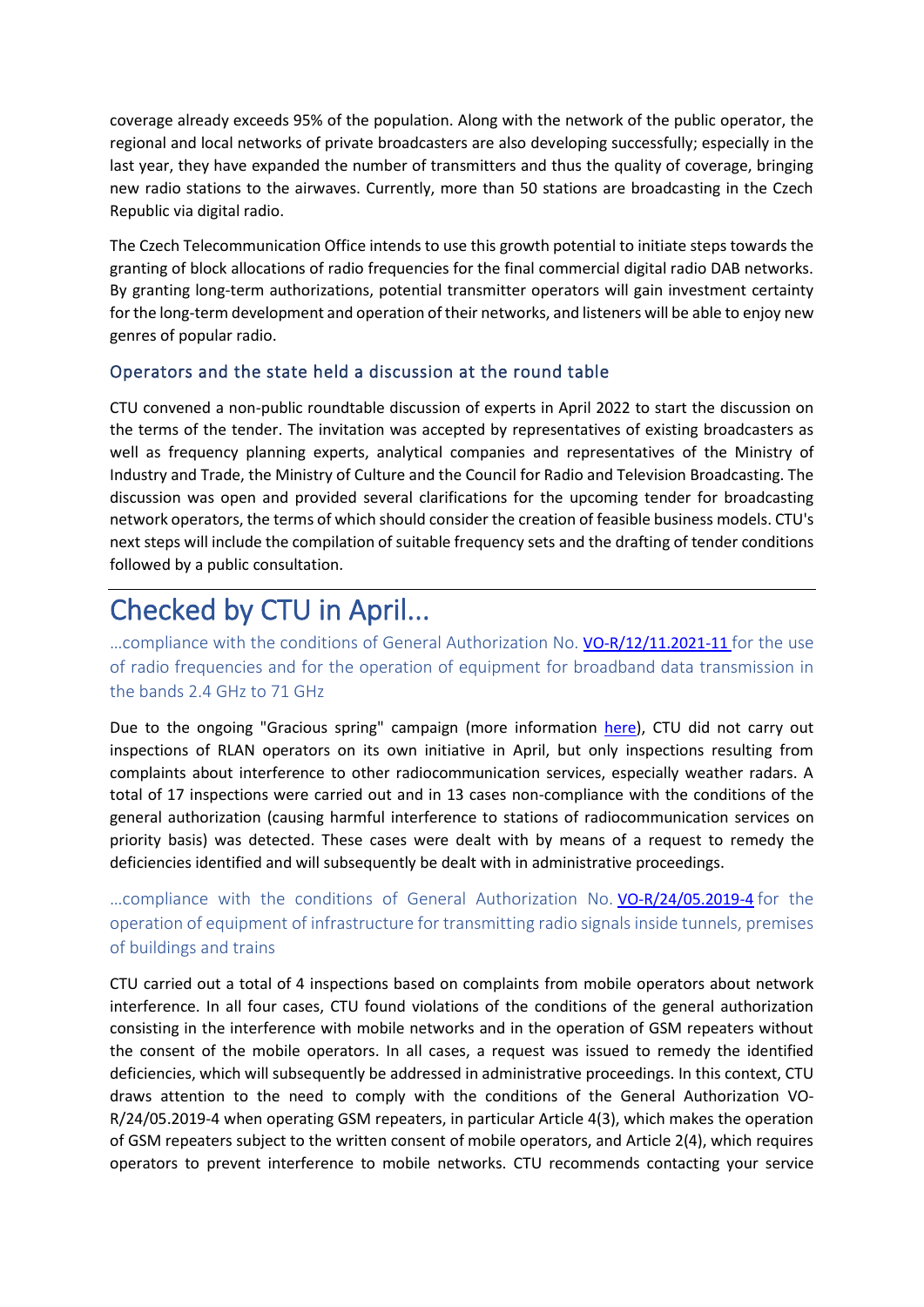provider (mobile operator) when dealing with problems with mobile network signal coverage inside buildings and discussing the possible installation of a repeater with them.

## … sources of interference with the operation of electronic communications equipment and networks, the provision of electronic communications services or the operation of radiocommunications services

In April, CTU closed 10 cases of interference with GSM and 5G public mobile communication networks (in 3 cases the source of interference was an active element of TV signal reception), 8 cases of interference with radio and satellite signal reception, 1 case of interference with medical equipment (ultrasonograph), and 7 cases of interference with various devices (amateur service radio station, RR link, PCO receiver, etc.). In cases where the interference was confirmed and the source of the interference was traced, the operators of the interference sources were ordered to eliminate them.

#### … the use of radio frequencies without authorization

CTU carried out a total of 18 inspections focused on the use of frequencies without authorization (including frequencies for the use of which an individual licence cannot be issued). 13 inspections revealed use of frequencies without individual licence; the cases were referred for resolution in administrative proceedings.

#### ... sources of interference with TV signal reception

In April, CTU closed a total of 70 cases of TV signal reception interference. The investigation of complaints about poor TV reception revealed that in 45 cases the defect was in the viewer's equipment (most often a technical fault of the receiving antenna), in 7 cases the interference stopped or occurred sporadically. In two cases, the complainant withdrew the interference complaint during the investigation. In sixteen cases, a source of interference was detected, and in all 16 cases the source of interference was a mobile operator's base station (see below).

#### … pilot operation of LTE base stations in the 800 MHz band

As of 30 April 2022, 356 base stations were in pilot operation, and 17,022 stations were in permanent operation. In April, an LTE base station was not identified as a source of TV signal interference in any case.

#### … pilot operation of 5G/LTE base stations in the 700 MHz band

As of 30 April 2022, 1251 base stations were in pilot operation, and 481 stations were in permanent operation. The 5G/LTE base station was identified as a source of interference to TV reception in sixteen cases in April, in all of which the mobile operator provided radio screening to TV viewers at its expense. In April, CTU sent a letter via data mailbox to 207 municipalities in whose region the pilot operation of 5G base stations was launched, with [information on how to proceed in case](https://www.ctu.eu/issues-related-lte-networks) of TV signal reception [interference](https://www.ctu.eu/issues-related-lte-networks) .

2,355 - the number of decisions issued in April on the matter, of which 2 345 decisions concerned a dispute over payment (payment of the price for services).

1,898 – the number of administrative proceedings initiated in April concerning subscriber disputes between the person carrying out the communication activity and the subscriber. These are the disputes over payments and objections to a settlement of claim about the billing of the price or the provided publicly available electronic communications service.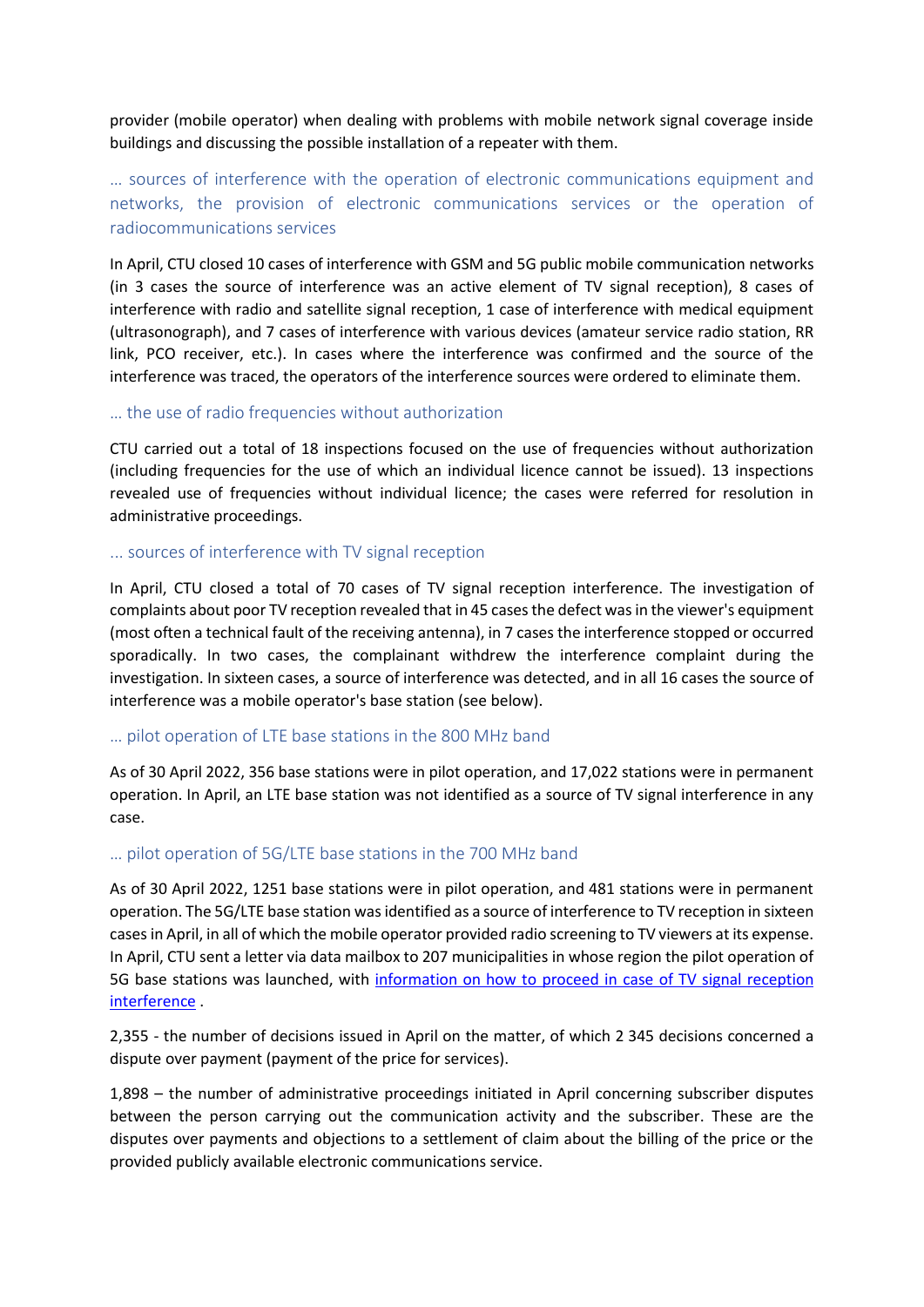## Economic regulation

## Market No. 1 - wholesale services with local access provided at a fixed location, and Market No. 3b - wholesale services with central access provided at a fixed location for mass-market products

On 27 April 2022, the CTU Council discussed and approved a notification to the European Commission the draft analyses of relevant markets  $No. 1 - Wholes$ ale local access provided at a fixed location, and [No. 3b](https://www.ctu.cz/sites/default/files/obsah/ctu/vyzva-k-uplatneni-pripominek-k-navrhu-opatreni-obecne-povahy-analyzy-trhu-c.a/3b/xx.2021-y-trhu-c.3b-velkoobchodni-sluzby-s-centralnim-pristupem-poskytovanym-v-pevnem-miste-pro-vyrobky-pro-sirokou/obrazky/art3bprovk.pdf) – Wholesale central access provided at a fixed location for mass-market products. CTU subsequently started the actual notification of both analyses to the European Commission on 10 May 2022.

## Change in price caps for consumers for calls and SMS to other countries

From 15 May 2022 there was a decrease in the maximum prices of international calls and SMS to the countries of the European Economic Area, which are regulated by the amended [Regulation \(EU\)](https://eur-lex.europa.eu/legal-content/EN/TXT/PDF/?uri=CELEX:02015R2120-20201221&from=EN)  [2015/2120 of the European Parliament and of the Council.](https://eur-lex.europa.eu/legal-content/EN/TXT/PDF/?uri=CELEX:02015R2120-20201221&from=EN) The decrease in prices reflects the strengthening of the Czech koruna {CZK) against the euro in the first quarter of 2022 compared to the same period last year by 5.36%. From that date, the operators concerned must not charge a unit price higher than CZK 4.681 excluding VAT (EUR 0.19) per minute for calls from the Czech Republic to the countries of the European Union, Liechtenstein, Norway and Iceland), i.e. CZK 5.664 including VAT, and a price higher than CZK 1.478 excluding VAT (EUR 0.06), i.e. CZK 1.788 including VAT, for sending one SMS. The maximum prices for calls and SMS sent to those countries are converted each year from the price caps set in euro according to the average of the reference exchange rates published on 15 January, 15 February and 15 March of the relevant year by the European Central Bank in Official Journal of the European Union.

## Universal service - intentions not to impose partial services

Based on a review of the availability of selected partial services under universal service, the Czech Telecommunication Office published three intentions not to impose partial services on the discussion site.

On 2 May 2022, the [intention](https://www.ctu.cz/sites/default/files/obsah/ctu/vyzva-k-uplatneni-pripominek-k-zameru-neukladat-v-ramci-univerzalni-sluzby-povinnost-poskytovat/obrazky/zamerneulozitbb.pdf) not to impose the obligation to provide the partial service of reasonable access to the Internet at a fixed location and th[e intention](https://www.ctu.cz/sites/default/files/obsah/ctu/vyzva-k-uplatneni-pripominek-k-zameru-neukladat-v-ramci-univerzalni-sluzby-povinnost-poskytovat/obrazky/zamerneulozithks.pdf) not to impose the obligation to provide the voice communication service at a fixed location, including the connection necessary for the use of the service for both partial services, were published. According to CTU's conclusions, in both cases the provision of the service in accordance with the universal service requirements is ensured on a commercial basis, with adequate quality and at affordable prices. The service of reasonable access to the Internet at a fixed location is newly a partial service within the universal service under the transposition amendment to the Electronic Communications Act.

Then, on 5 May 2022, th[e intention](https://www.ctu.cz/sites/default/files/obsah/ctu/vyzva-k-uplatneni-pripominek-k-zameru-neukladat-v-ramci-univerzalni-sluzby-povinnost-poskytovat.2-pism.d-zakona/obrazky/zamerneulozitdoplnkovesluzby.pdf) not to impose a partial service ancillary to the partial services under Section 38(2)(a) and (b) within the universal service was published.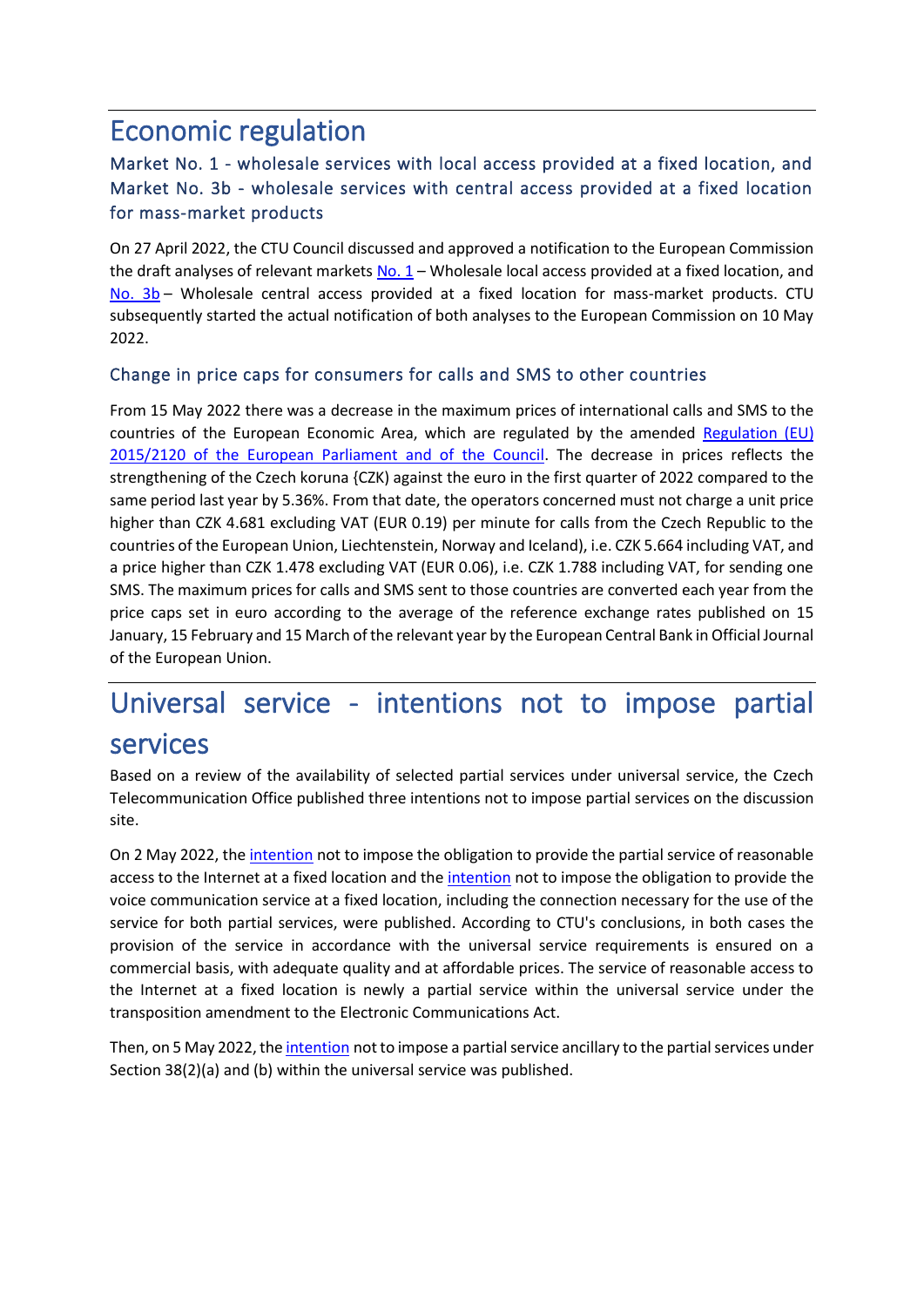## Radio spectrum management TV DIGITAL BROADCASTING

On 14 April, České Radiokomunikace included the Ukrainian TV station 1+1 in multiplex 23. The broadcast will help Ukrainian citizens in the Czech Republic gain access to information about events in their home country in their native language. 1+1 TV is to be broadcast 24 hours a day, 7 days a week.

### RAIL TRANSPORT COMMUNICATION SYSTEMS

From 1 June 2022, a new version of the measure of general nature - part of the radio spectrum utilisation plan [No. PV-P/10/05.2022-4, for the 470-960 MHz band will enter](https://www.ctu.cz/telekomunikacni-vestnik-castka-42022) into force. The reason for changing this measure is the implementation of [Commission Decision \(EU\) 2021/1730](https://eur-lex.europa.eu/legal-content/EN/TXT/PDF/?uri=CELEX:32021D1730&from=EN) on the harmonized conditions for the availability and efficient utilization of radio spectrum for rail transport communication systems (RMR) in the bands 874.4-880.0 MHz and 919.4-925.0 MHz. The current GSM-R system has been in use on the railways for many years and the gradual or future deployment of a more technologically advanced pan-European solution is expected to enable the development of broadband communications for rail transport purposes.

### CONDITIONS FOR HIGH-CAPACITY LINKS

Based on the growing interest in the operation of high-capacity fixed links, CTU proceeded to assess the possibility of introducing fixed links with a radio channel width greater than 100 MHz. For the public consultation, CTU prepared an update of a part of the radio spectrum utilisation pla[n No. 13 \(fixed links](https://www.ctu.cz/vyzva-k-uplatneni-pripominek-k-navrhu-opatreni-obecne-povahy-casti-planu-vyuziti-radioveho-spekt-113)  [in the range of 10.7](https://www.ctu.cz/vyzva-k-uplatneni-pripominek-k-navrhu-opatreni-obecne-povahy-casti-planu-vyuziti-radioveho-spekt-113)–11.7 GHz) and [No. 17 \(17.7](https://www.ctu.cz/vyzva-k-uplatneni-pripominek-k-navrhu-opatreni-obecne-povahy-casti-planu-vyuziti-radioveho-spekt-114)–19.7 GHz).

### PREPARATION FOR THE WRC AND THE ROLE OF THE CZECH REPUBLIC

The 5th plenary meeting of the CEPT/CPG team to prepare Europe's proposals for WRC-23 was held in Denmark on 25-29 April 2022. Two items coordinated by the Czech Republic were also discussed and adopted: they concern the update of ITU-R recommendations and WRC resolutions in the international Radio Regulations. The CPG/PT-D project team dealing with European proposals for the UHF band met in Dublin on 4-6 May 2022. PT-D's working proposals include both the continuation of existing conditions and the option of a broadly worded possible change in the allocation to radio services, but without reference to IMT or 5G.

## Postal services in Ukraine

The security situation in Ukraine also affects the provision of postal services. Česká pošta informs about the limitation of services (not only in Ukraine) on it[s website.](https://www.ceskaposta.cz/omezeni-mezinarodnich-sluzeb) The European Group of Postal Regulators (ERGP) has [called](https://ec.europa.eu/docsroom/documents/49136) on all postal operators in the Member States to take appropriate measures to facilitate the delivery of necessary humanitarian and medical equipment to Ukraine. [CTU also joined](https://www.ctu.eu/press-release-postal-items-aid-ukraine) a similar call. Česká pošta, which holds a postal licence, has already announced via its website that it will not charge for the delivery of standard parcels to Ukraine from March. Anyone wishing to send a humanitarian aid parcel to Ukraine can do so until further notice using the Standard Parcel service without postage charges. However, it is necessary to complete a customs declaration for deliveries outside the EU. The Czech Post communicates on an ongoing basis with CTU regarding any restrictions or other obstacles to delivery arising as a result of developments in the current situation on the territory of Ukraine. More information on the possible number of postal items to be sent in this way or the maximum weight of such postal items can also be found directly on the [website of Česká pošta](https://www.ceskaposta.cz/-/standardni-balik-na-ukrajinu-bude-od-brezna-bez-postovneho).